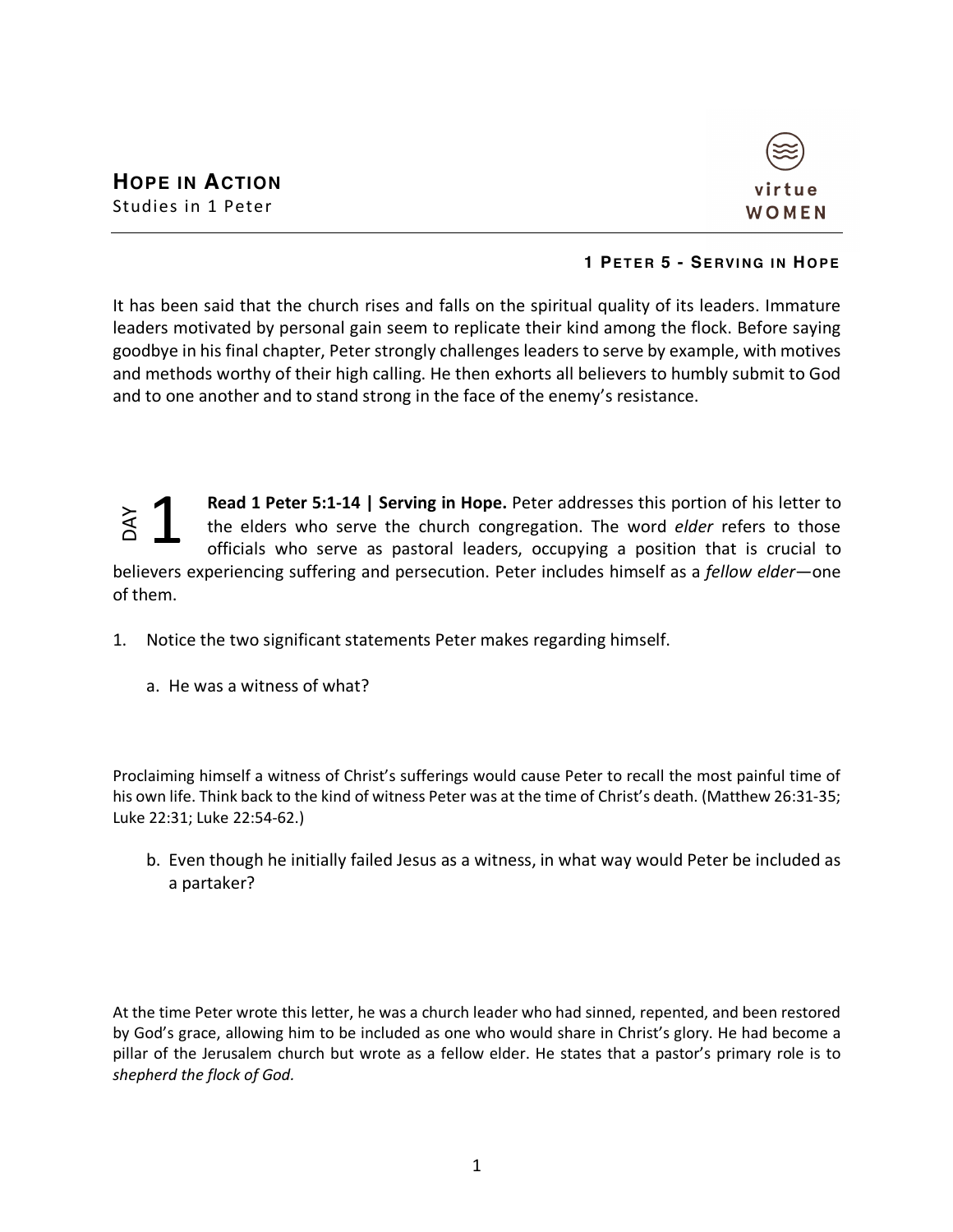- 2. In verses 2-3, Peter summarizes the pastor's role. Using your resources, look up the word *shepherd* and write a definition.
- 3. Peter highlights the right and wrong ways to shepherd the flock of God. Jot down the descriptive words he uses in the following for:
	- a. Wrong motives (verse 2).
	- b. Right motives (verse 2).
	- c. Wrong methods (verse 3).
	- d. Right methods (verse 3).
- 4. In order to better understand Peter's heart on this matter and the emphasis of his words, take some time to carefully read through the Old Testament passage of Ezekiel 34. It is a graphic portrayal of the problems with irresponsible shepherds and the detrimental effects upon God's flock.
	- a. How does God feel about these shepherds? What will He do with them?
	- b. Contrast their behavior with that of the True Shepherd.
	- c. What do you learn in this passage about God's love and care for His flock?
	- d. The perspective Peter put forth in chapter five was indelibly written on his heart. Read John 21:15-17 to explain why this was so. Record your thoughts on it.
- 5. Think about it. What are some of the duties of the pastor-shepherds in your own church? Take a moment to pray for them and their huge responsibility.
- 6. Peter concludes this section by focusing on the highest motive for shepherding God's people. What is it? What reward will the shepherd receive?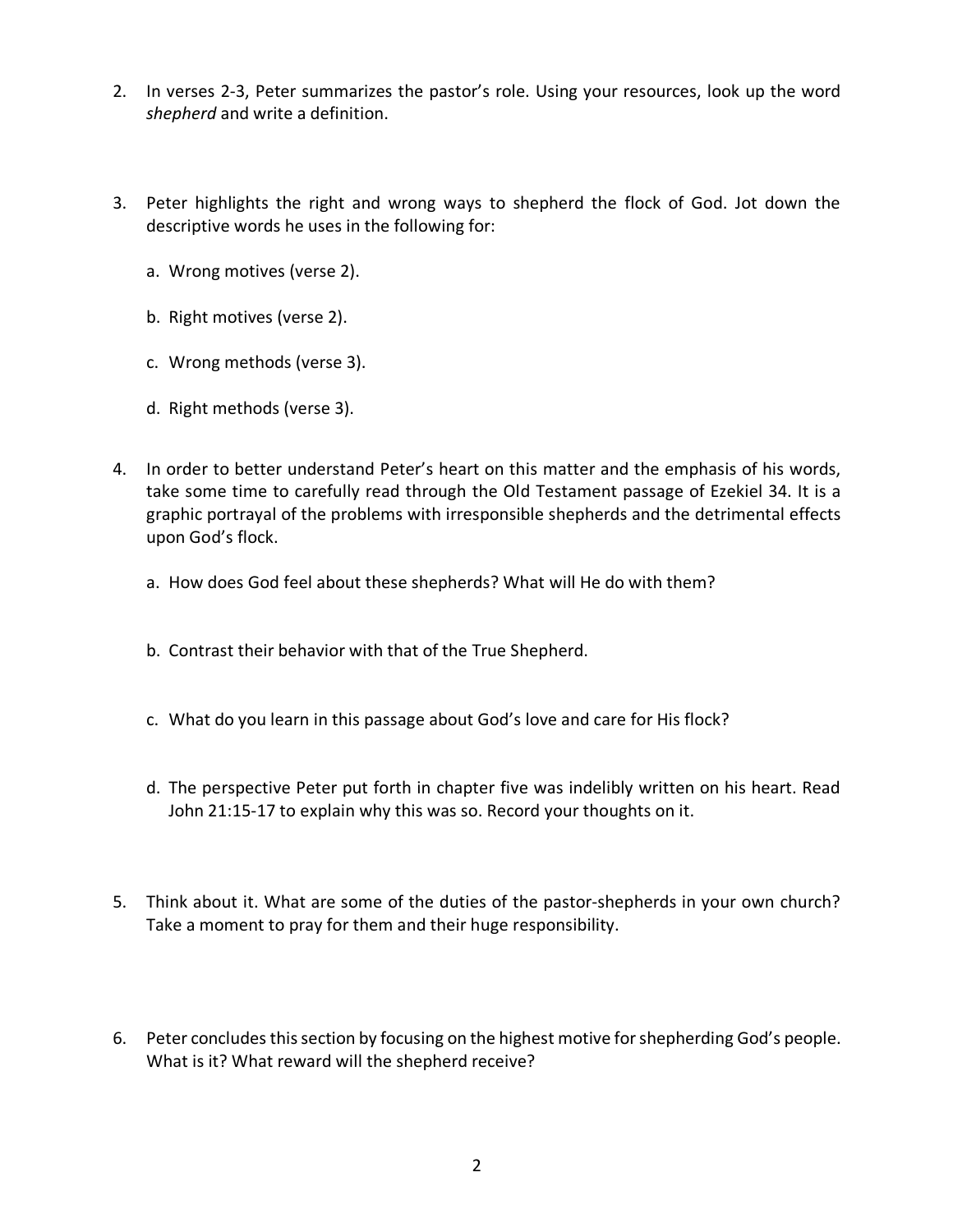7. The crown of glory is not a literal crown that each person will wear, rather a common glory that all pastors/leaders will share with those who are faithful servants as well as those who have persevered through suffering. Think about it. How does knowing you will share this crown of glory encourage you to continue serving in hope?



## Therefore, humble yourselves under the mighty hand of God, that He may exalt you in due time, casting all your care upon Him, for He cares for you. 1 Peter 5:6-7 NKJV

Which part of this verse resonates most with you today? How or in what way?

**Read 1 Peter 5:5-7 | Submit to God.** The remainder of the chapter is directed to those who are not pastors, but most likely younger in terms of their Christian maturity and experience. The pastor's responsibility is to shepherd the flock, and the members of the flock have the responsibility to submit to those in leadership over them. DAY 2

Again, Peter issues this as a command rather than an option. The word *submit* used here means to *defer to the authority of another*. It indicates a cooperative spirit and a willingness to support the pastor.

- 1. What motive is there for believers to be submissive?
	- a. How does Hebrews 13:17 support what Peter is stating here?

The combination of godly leaders supported by submissive followers will result in the mutual respect and humility between all members in the body of Christ. Peter's exhortation to *be clothed with humility* suggests that this virtue should be a part of the believer's spiritual wardrobe.

- 2. Describe the occasion and example of humility displayed by Jesus in each of the following:
	- a. John 13:1-17 Consider the impact this scene would have had on Peter's mind and heart.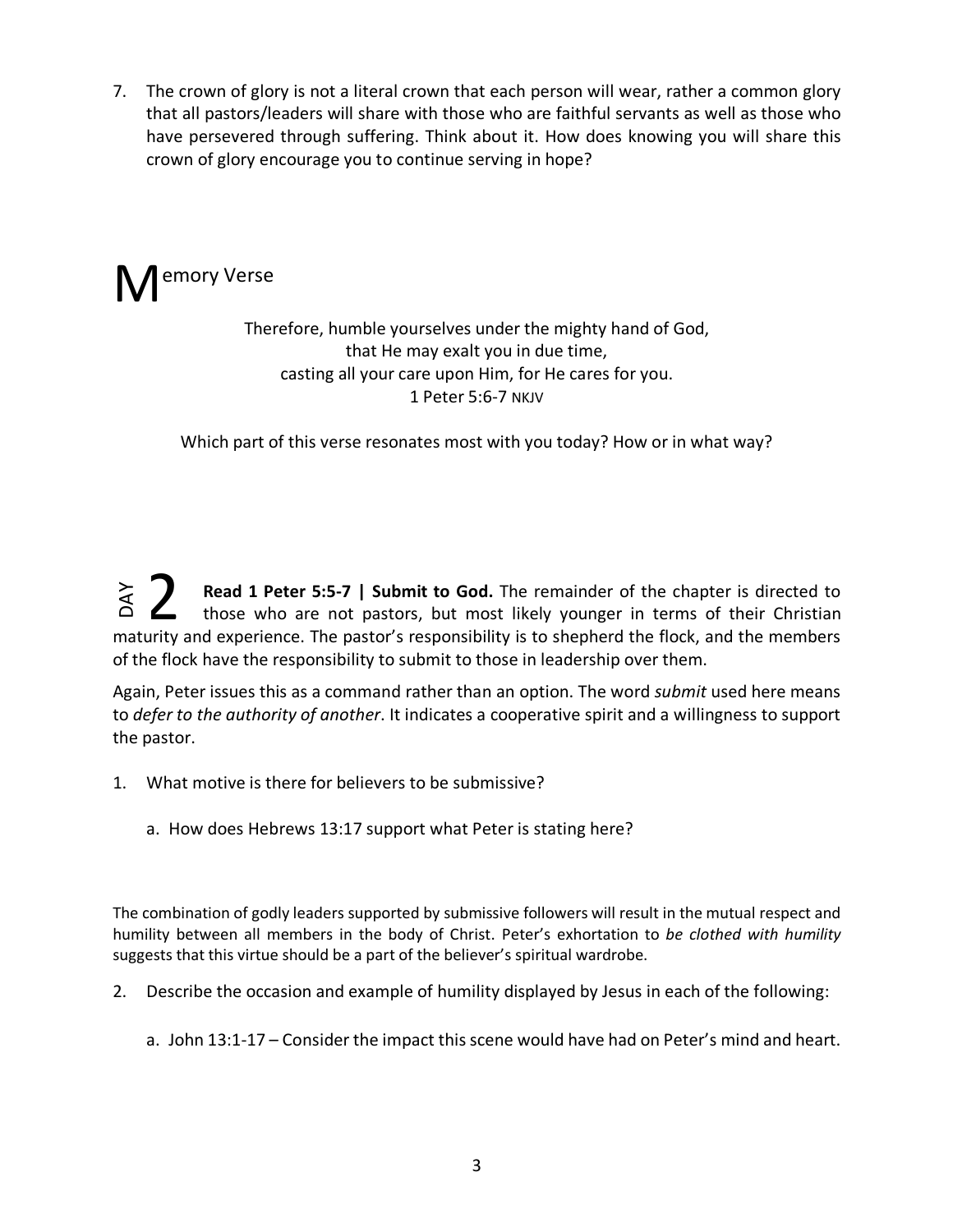- b. Philippians 2:1-11 Paul the apostle shared here about the unity that comes through humility, modeled by Jesus that we are to follow.
- c. Something to think about. Charles Spurgeon wrote, "Humility is to make a right estimate of oneself." By doing so, we can be made aware of our strengths and weaknesses. We can also commit these to God to help us improve where needed. How can this help you to follow Christ's example in serving others?
- 3. Notice the verbs that Peter uses in verse 5 are present tense—meaning that God *continually*  opposes the proud; those who think they do not need to listen to Him. But He *continually*  gives grace to those who listen and humbly follow Him, particularly in the midst of suffering and persecution.
	- a. Explain what it means to "humble yourself under the mighty hand of God." What happens to those who follow this command?
- 4. Is the believer fully trusting in God if they hang on to their worries, problems, and struggles in life? According to verse 7, what is the answer to fear and worry?
- 5. Below are three passages that contain the secret to knowing how to cast your care on Him and the results you will achieve. Write down what you discover here and begin applying these principles.

Psalm 55:22

Matthew 11:28

Philippians 4:6-7

**Read 1 Peter 5:8-11 | Resist the Devil.** If you cast yourself and your cares on God, you are safe. If you do not, Satan will gain the advantage. C.S. Lewis once said, "The two mistakes Christians make in talking about S you are safe. If you do not, Satan will gain the advantage. C.S. Lewis once said, "The two mistakes Christians make in talking about Satan are that we either joke about him or we ignore him." Neither of these can be an option for the believer. 3

The words *sober* and *vigilant* could be better translated *be self-controlled and alert*. The intent is to *pay attention*—wake up! It is a strong warning for every Christian to realize that we are in a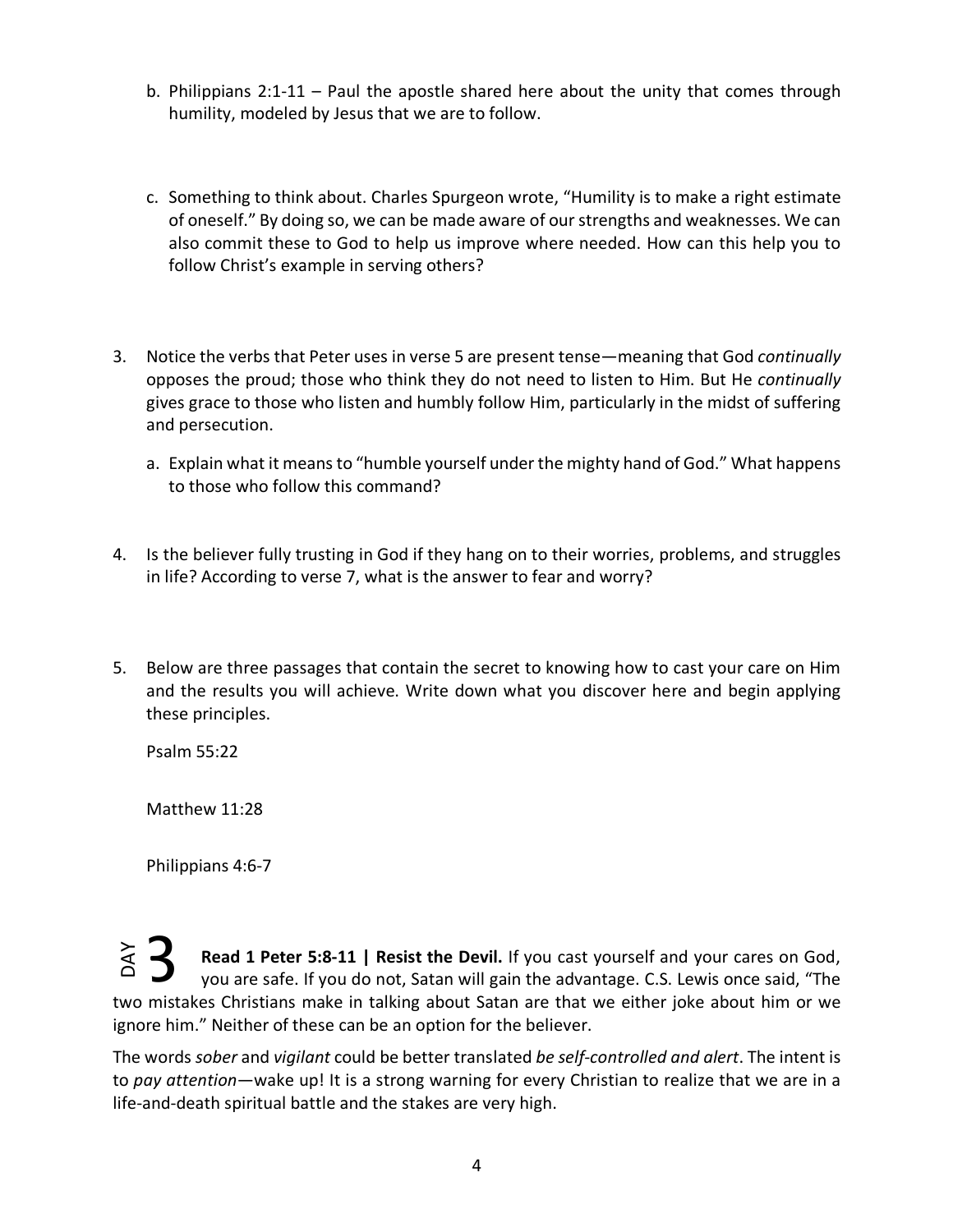All of the persecution that believers will ever face comes down to one source. Your enemy, the devil. He is the enemy of God and the source of all evil in the world. Although he has no power over God, he does what he can to divide and destroy those who belong to God. We must learn to be aware of his tactics and always be on guard.

- 1. How much do you know about this "roaring lion" that is seeking to devour you? It is vital that you have a correct understanding of Satan and his demonic forces in the world. Here is your opportunity to examine his activities, limitations, and ultimate destiny. The references below will enable you to say that you *are not ignorant of his devices* (2 Corinthians 2:11).
	- a. Activities:

Job 1:7 Matthew 13:19 2 Corinthians 4:4 2 Corinthians 11:14 Ephesians 6:16 1 Thessalonians 2:18

b. Limitations:

Job 1:12

James 4:7

1 John 2:13

1 John 5:18

Revelation 12:10-11

c. Destiny:

Matthew 25:41 John 16:11 Romans 16:20 1 John 3:8 Revelation 20:2-3 Revelation 20:10

d. What, from this exercise that you just completed, stands out to you and why?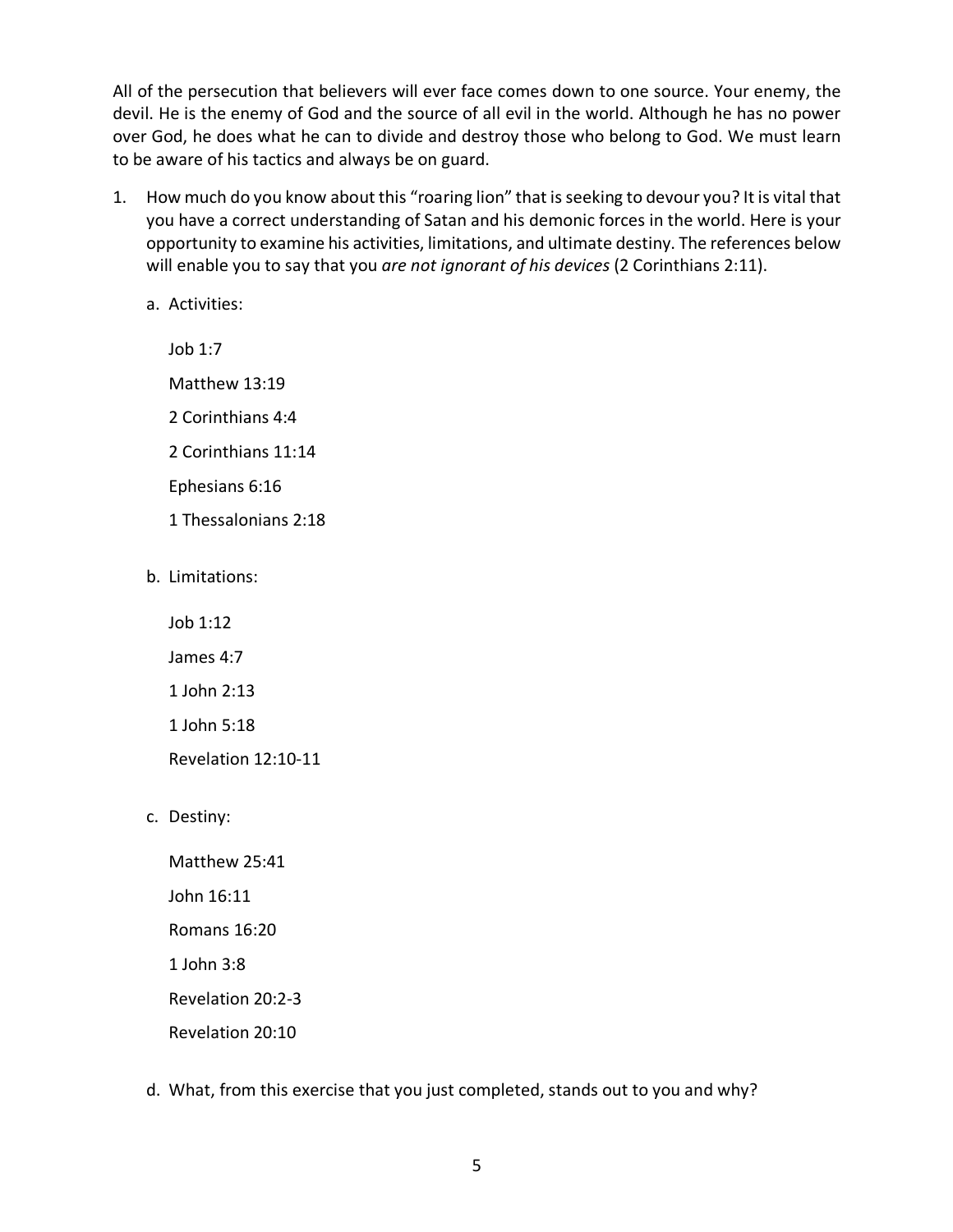- 2. What instruction does Peter give in verse 9 about how you must deal with Satan?
	- a. The word *resist* speaks of maintaining a defensive position rather than one of attack. What do you think is the best way to resist him and remain steadfast in the faith?
	- b. What does Peter say about suffering? How does this underscore the importance of praying for one another? Do you take this to heart?
	- c. In terms of the big picture, what does Peter say God will do? Which of these saving grace actions are you most in need of right now?

**Read 1 Peter 5:12-14 | Peter writes his final thoughts and offers greetings at the** conclusion of his letter. He mentions Silas, who served as Peter's secretary, taking down the dictation of this letter as Peter spoke it. DAY 4

1. For what reason did Peter say he wrote this letter?

The "kiss of love" (verse 14) was a popular form of greeting in the early church. It represented unity and expressed love among the believers. Today a handshake or hug is the equivalent. But no matter what greeting is used, the point is that we are to let our love for others show through our actions.

2. Peter ends his letter as he began it, by wishing believers the peace that comes to all those who are in Christ Jesus. Do you have His peace right now? If not, would you like to? Just bow in His presence and invite Him into your heart by repeating these words:

*Lord Jesus, I know that I am a sinner in need of Your forgiveness. I ask You right now to be my Savior and Lord. Thank You for dying for me and rising again from the dead and for granting me Your peace that passes all understanding. Amen.* 

If you just prayed this prayer, tell someone. Share your experience and stay connected with others who will encourage you to continue growing in your faith.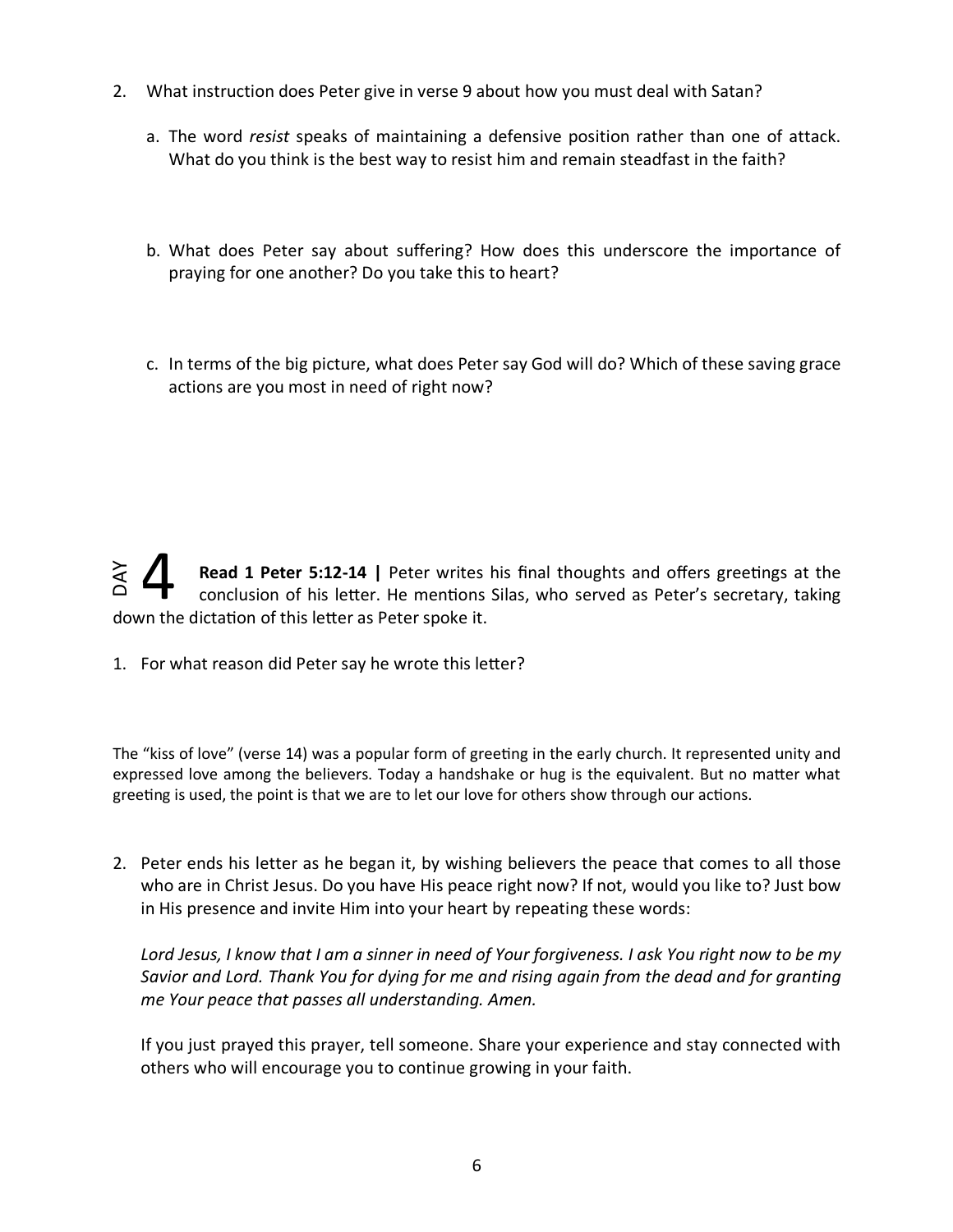5 In Touch with Jesus. This section is intended to be a review of what you have learned **NAC**  $\begin{bmatrix} 2 \ 2 \end{bmatrix}$  mar 1.<br>2.<br>3. and what God has spoken to you this week. Go back over your lesson with a marking pen or highlighter and mark those places and points that stand out to you. Use the margins to make personal notations. Be sure to indicate which points or questions you'd like to share with your discussion group.

1. **Listen** | In what way did the Lord meet you in His Word this week? Be specific.

- 2. **Learn** | How can you apply this understanding to your daily Christian walk?
- 3. **Live** | What step of obedience will you purpose to take in your walk of faith?

 $\Box$  ray in the Spirit on all occasions with all kinds of prayers and requests. With this in mind, be alert and always keep on praying for all the Lord's people. —Ephesians 6:18 NIV

Adoration – Giving praise and honor to God for who He is and what He does. **C**onfession – Honestly deal with sin; acknowledge to God the ways (and whys) you fall short. **T**hanksgiving – Verbalize your gramtude; express your praise and a thankful heart. **Supplication – Pray specifically for the needs of others, ourselves, our church, our nation.** 

 $+ + +$ 

Close your discussion time by praying together. Use the  $A:CTS$  pattern as a group focus and keep it simple. No need to be lengthy or profound, just authentic.

\_\_\_\_\_\_\_\_\_\_\_\_\_\_\_\_\_\_\_\_\_\_\_\_\_\_\_\_\_\_\_\_\_\_\_\_\_\_\_\_\_\_\_\_\_\_\_\_\_\_\_\_\_\_\_\_\_\_\_\_\_\_\_\_\_\_\_\_\_\_\_\_\_\_\_\_\_\_

\_\_\_\_\_\_\_\_\_\_\_\_\_\_\_\_\_\_\_\_\_\_\_\_\_\_\_\_\_\_\_\_\_\_\_\_\_\_\_\_\_\_\_\_\_\_\_\_\_\_\_\_\_\_\_\_\_\_\_\_\_\_\_\_\_\_\_\_\_\_\_\_\_\_\_\_\_\_

\_\_\_\_\_\_\_\_\_\_\_\_\_\_\_\_\_\_\_\_\_\_\_\_\_\_\_\_\_\_\_\_\_\_\_\_\_\_\_\_\_\_\_\_\_\_\_\_\_\_\_\_\_\_\_\_\_\_\_\_\_\_\_\_\_\_\_\_\_\_\_\_\_\_\_\_\_\_

 $\_$  , and the set of the set of the set of the set of the set of the set of the set of the set of the set of the set of the set of the set of the set of the set of the set of the set of the set of the set of the set of th